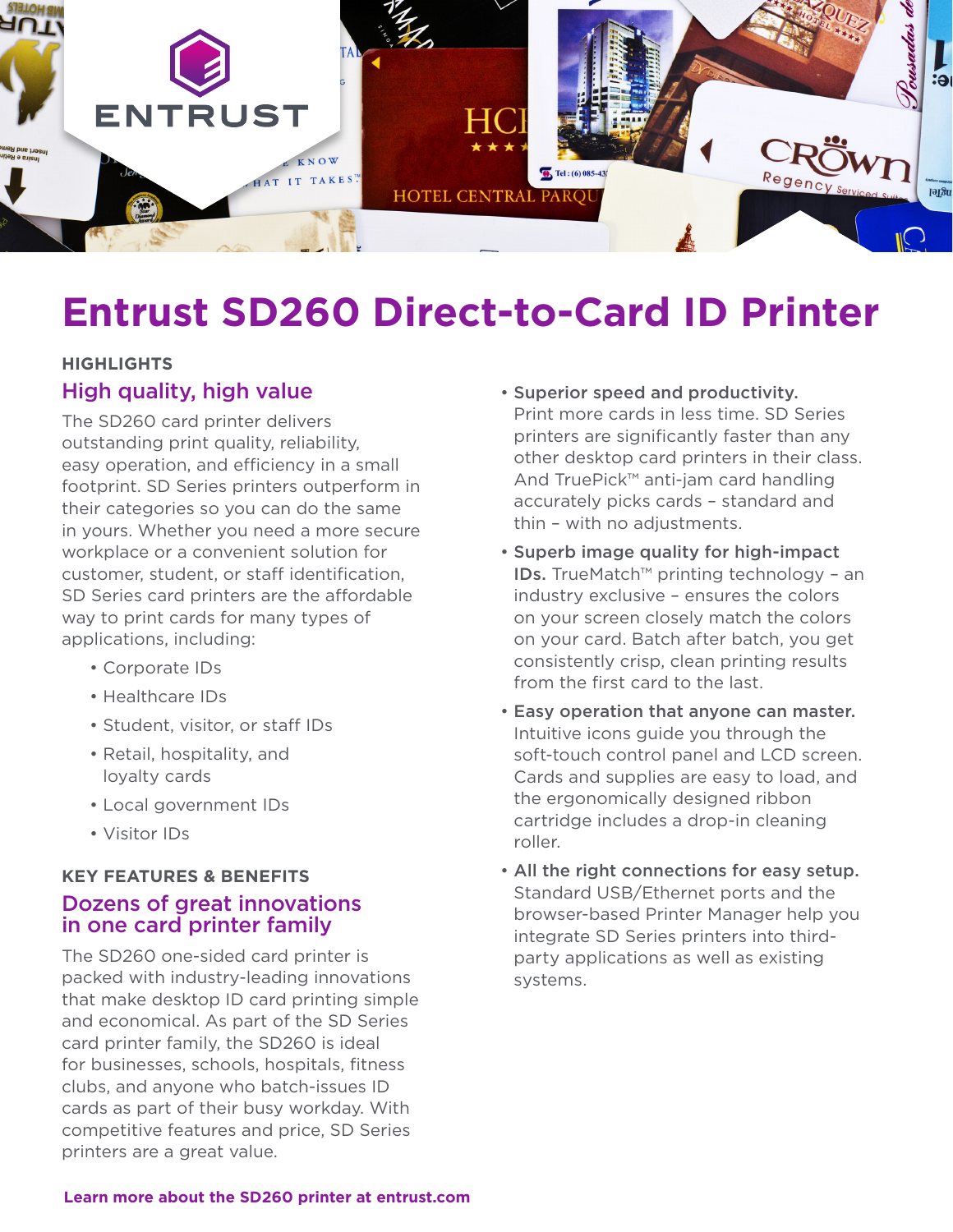#### **STANDARD FEATURES AND SPECIFICATIONS**

| Print technology    | Direct-to-card dye-sublimation/resin thermal transfer                                                                                                                                                                                                                                   |
|---------------------|-----------------------------------------------------------------------------------------------------------------------------------------------------------------------------------------------------------------------------------------------------------------------------------------|
| Print capabilities  | One-sided, edge-to-edge printing; manual two-sided printing<br>Full-color and monochrome printing<br>Alphanumeric text, logos, and digitized signatures; 1D/2D bar code images<br>Printer pooling/sharing<br>UV printing<br>Rewrite capability                                          |
| Print resolution    | 300 dots per inch, 256 shades per color panel<br>High-quality mode: 300 x 600 dots per inch; enhanced text, bar code, and graphics printing<br>300 x 1200 dots per inch; enhanced text and bar code printing                                                                            |
| Print speed**       | Full-color printing: up to 200 cards per hour, one-sided (YMCKT*); up to 155 cards per hour, two-sided (YMCKT-K*)<br>Monochrome: up to 830 cards per hour, one-sided (black HQ*)                                                                                                        |
| Card capacity       | Automatic feed: 100-card input for 0.030 in. (0.76 mm) cards; 25-card output standard<br>Manual feed: 1-card input; 5-card output for 0.030 in. (0.76 mm)                                                                                                                               |
| Physical dimensions | L 15.38 in. x W 6.69 in. x H 8.69 in. (39.0 cm x 17.0 cm x 22.1 cm)<br>SD260L (long body with smart card): L 21.2 in. x W 6.9 in. x H 8.8 in. (53.9 cm x 17.5 cm x 22.4 cm)<br>SD260S (short body with smart card): L 17.56 in. x W 6.69 in. x H 8.69 in. (44.6 cm x 17.0 cm x 22.1 cm) |
| Weight              | 8.1 lbs (3.7 kg) (depending on options)<br>SD260L (long body with smart card): 12.0 lbs (5.4 kg) (depending on options)<br>SD260S: 14 lbs (6.4 kg)                                                                                                                                      |
| Connectivity        | Bidirectional USB 2.0 high speed; Ethernet 10 Base-T/100-Base-TX (with activity light)                                                                                                                                                                                                  |
| Warranties          | 36-month standard depot warranty; 36-month printhead warranty (no pass restrictions).<br>Full warranty details can be found in printer documentation kit. For India and South Asia,<br>18-month standard depot warranty; 12-month print head warrant.y                                  |